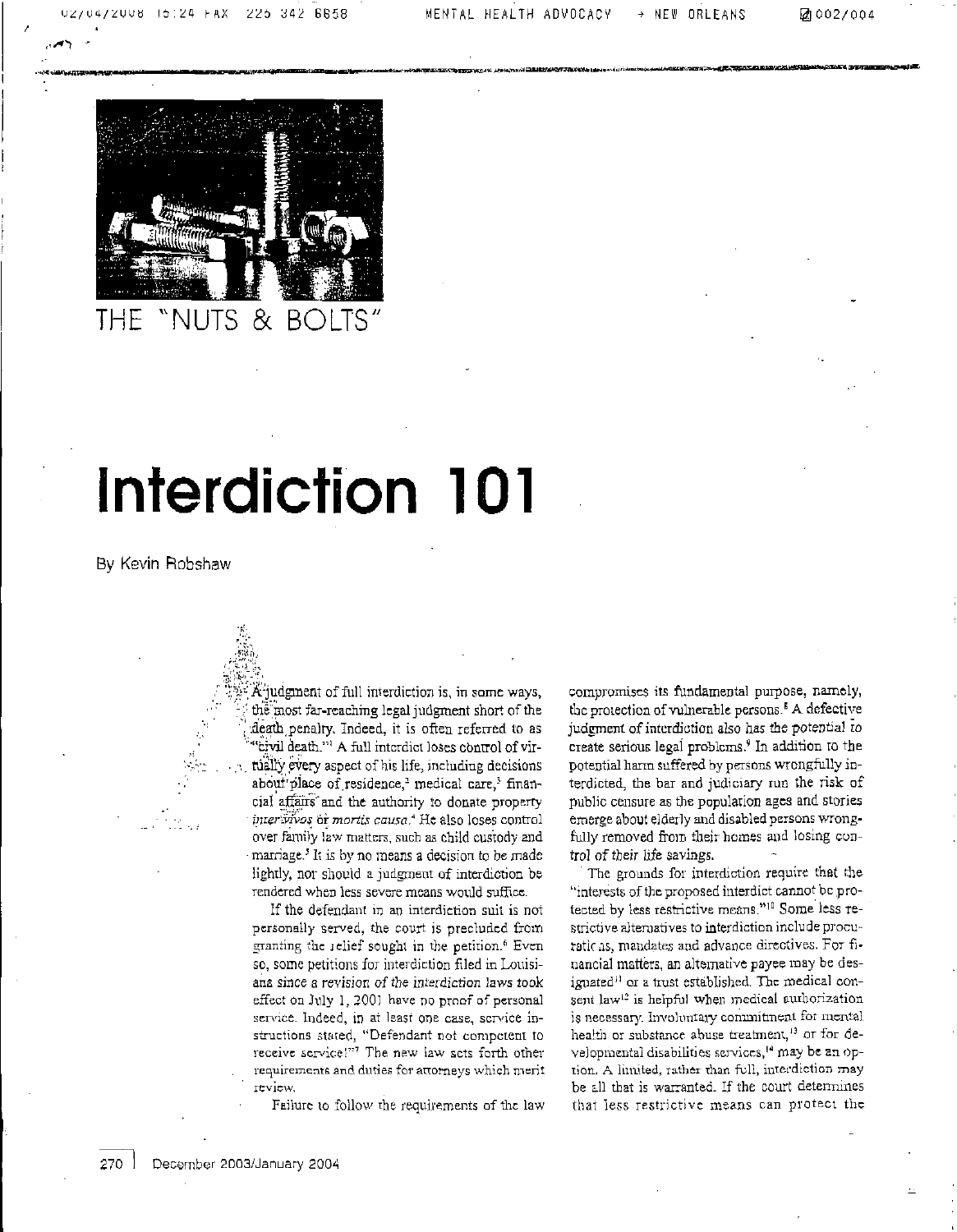02/04/2008 15:25 FAX 225 342 6658<br>-<br>- - -

-

defendant's interests, the court should deny full interdiction.<sup>15</sup>

The following "skinny" is designed to help point counsel unfamiliar with interdiction laws in the right direction. A more detailed outline, including sample forms, is available online at the Louisinna State Bar Association's Web site.<sup>16</sup>

 $\blacktriangleright$  The petition must be detailed, verified and personally served.

A list of the information that must be included in the verified petition is found in La. C.C.P. art. 4541. The petition must include, among other things, the names and addresses of certain relatives, and it must be personally served on the defendant.<sup>17</sup> An attorney cannot accept service for the defendant.<sup>10</sup> Notice shall be provided to each other person named in the petition."

• Grounds for full and limited interdiction and consideration of less restrictive means.

A court may order full interdiction when a person:

due to an infirmity, is unable consistently to make reasoned decisions regarding the care of his person and property, or to communicate those decisions, and whose interests cannot be protected by less restrictive means<sup>20</sup>

The standard for limited interdiction is identical, except a limited interdiction can be ordered when there is incapacity concerning the "person *or* property, *or any aspect of either." 2'*

## *-* Temporary interdiction terminates after 10 days.

Temporary interdiction is an ex parte emergency procedure similar to a TRO.<sup>22</sup> The court must find that there will be irreparable harm before a hearing can be held.<sup>13</sup> It may be ordered when there is a substantial likelihood that the grounds for interdiction exist and substantial harm to the health, safety or property of the interdict is imminent.<sup>24</sup> The petitioner must file two affidavits

*A list of the information that must be included in the verified petition is found in La. C. C.P. art. 4541. The petition must include, among other things, the names and addresses of certain relatives, and it must be personally served on the defendant.*

mr.a.v.<del>, 1967–1978) من المستحدة المسجد المستحدة المستحدة المستحدة المستحدة المستحدة المستحدة المستحدة المستحدة</del>

and a verified petition or affidavit.<sup>25</sup> A petition for interdiction must be pend- $\frac{1}{2}$  The order must schedule a preliminary hearing within 10 days."

*A.* judgment of temporary interdiction terminates 10 days after it is signed; $^{26}$ the date of termination must be written on the judgment.<sup>29</sup> There may be a 10day extension under limited circumstances.<sup>30</sup>

# ► Preliminary interdiction terminate, after 30 days.

A preliminary interdiction is similar to a preliminary injunction. A preliminary interdiction cannot be granted prior to an adversary hearing?' The hearing shall be held within 20 days of signing the order scheduling the hearing.<sup>32</sup>

stantial likelihood that the grounds for interdiction exist and that substantial harm to the health, safety or property of the person sought to be interdicted is imminent."

All orders, pleadings and supporting documents must be personally served on the defendant *and* his attorney no later than 72 hours prior to the preliminary interdiction hearing.<sup>34</sup> To the extent possible, petitioner shall give reasonable notice of the hearing to all other persons named in the petition.<sup>35</sup>

A judgment of preliminary interdiction terminates 30 days after being signed, unless extended for not more than another  $30 \text{ days}$ <sup>36</sup> the date of termination must be written on the judgment.<sup>37</sup>

 $\blacktriangleright$  Attorney duties, sanctions and fees. The attorney shall personally visit the defendant,<sup>38</sup> and, to the extent possible, discuss the allegations in the petition, die relevant facts and law, and the rights and options of the defendant. Failure to perform these duties may subject the attorney to sanctions.<sup>39</sup>

Costs and attorney fees, or any part thereof, may be awarded against any party, except that no attorney fees are awarded to a petitioner when judgment is granted against the petitioner or the petition is dismissed on the merits.<sup>40</sup>

## $\blacktriangleright$  Hearings.

| AMERICAN                                                                                  | <b>Attorney Positions</b>                                                    |
|-------------------------------------------------------------------------------------------|------------------------------------------------------------------------------|
| LEGAL AM<br>SEARCH                                                                        | $1-5$ $\sqrt{5}$<br>Litigation                                               |
| Where Lawyers Look for Lawyers                                                            | $1-5$ yrs<br>Labor & Employment                                              |
|                                                                                           | $4 - 15$ yrs<br>Asset Based Lending                                          |
| Cóntact: Kevin R. Fisher, Esq.<br>Direct: (504) 616-4166<br>kevin@americanlegalsearch.com | Prominant New Orleans law firms have<br>immediate openings for good lawyers! |
| See other listings at<br>www.AmericanLegalSearch.com                                      | Strong academics required. All inquiries<br>are strictly confidential.       |